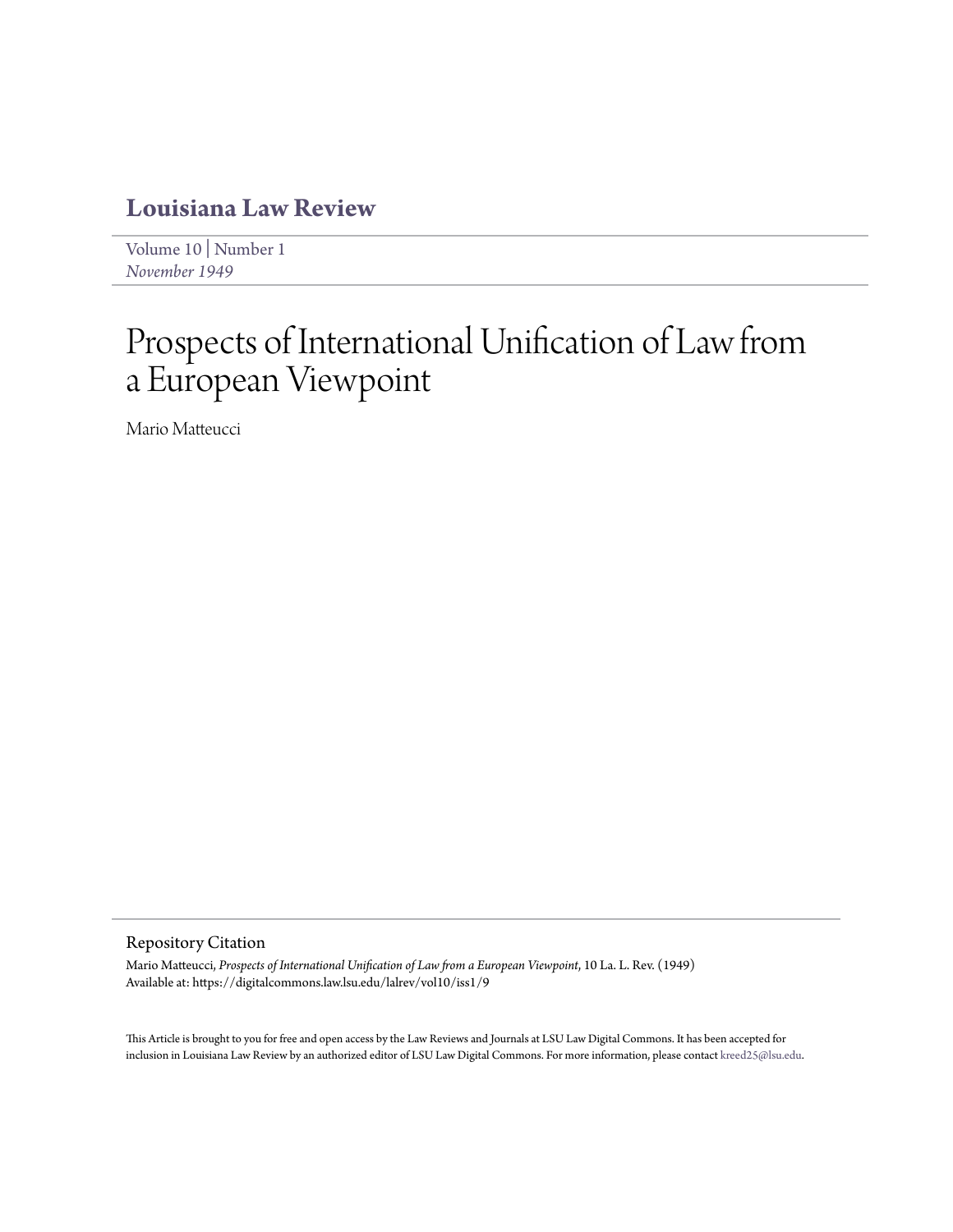## **Prospects of International Unification of Law from a European Viewpoint**

#### *Mario Matteucci\**

The inclusion of a special item in the agenda of the European Consultative Assembly, devoted to the tentative unification of the law of contracts among the states members of the European Union, is new evidence of the importance of the problem of coordinating and amending the legislations of the several countries in the effort to develop international commercial relations.

The unificatory activity is not new in Europe. The second part of the nineteenth century and the first quarter of the twentieth century have shown an increasing interest on the part of private and public organizations in the preparation of draft uniform laws and conventions to secure the certainty of law, a preliminary condition for a sound international trade. The utility of such uniformity is clearly proved by the conflicting rules of private international law, a. source of permanent disputes. Professor Gutteridge in his recent book, "Comparative Law," has quoted a typical case decided by the English courts. A ship flying the French flag was chartered at a Danish West Indian port to proceed to Haiti and there load a cargo to be carried to England or France at the charterer's option. The ship was damaged on the voyage and put into a Portuguese port of refuge, where the master borrowed money on a bottomry bond in order to enable him to complete the voyage. The ship ultimately arrived in Liverpool. The plaintiff was compelled to pay off the bond in order to gain possession of the cargo and he sought to recover the amount so paid from the shipowner. Five systems of law were potentially applicable to the transaction.

The above remarks apply to cases of unification of already existing laws. But new laws on the same subject and of international relevance (air legislation, for instance) may be in preparation in several countries. In such instances common sense suggests the coordination of the different legislative activities. Here

<sup>\*</sup>Secretary General of the International Institute for the Unification **of** Private Law, in Rome. This Institute was created in **1926 by** an agreement between the Italian government and the League of Nations. Its charter was amended in **1939.** Actually thirty governments **are** members of the Institute.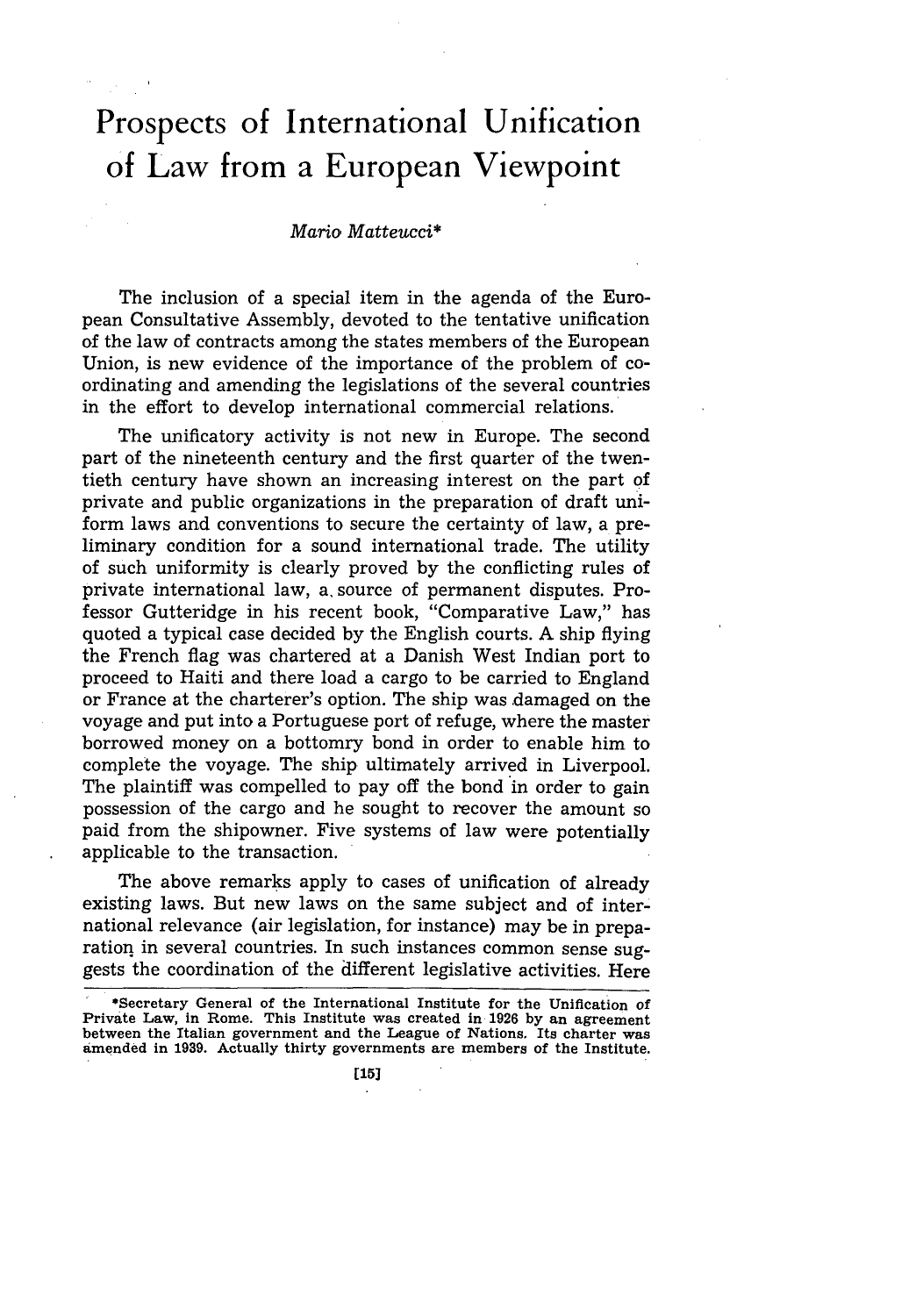again unification offers a reasonable solution dictated by entirely practical considerations. Sometimes, instead of unifying legislation, it may be sufficient simply to coordinate the laws of the several countries so as to eliminate clashes between them. It is for the chambers of commerce, the great industrial organizations, the transport and insurance companies, the judges and lawyers in all countries, to point out the subjects upon which it is useful or necessary to bring the different legislations into harmony.

In the opinion of the writer, all initiatives for coordination and unification within the framework of the European Union should conform to such practical conceptions. Problems arising out of the differences between legislations cannot be solved by unifying only the rules on conflict of laws, leaving substantial law untouched. Attempts at such solutions have proved unsatisfactory. The technical nature and the political and economic backgrounds of the rules of private international law present serious obstacles to their unification. On the other hand, such unification, even if possible, would not help the judge in ascertaining and construing the foreign law to which he might be referred by the conflicts rule. Experience has shown that unification of private international law and international unification of private law should proceed and develop along parallel lines, the former filling up the gaps of the latter.

Before any attempt is made to fix the limits, the following points should be considered:

(1) Should unification follow a systematic method, starting from the general principles of law and then passing on to deal with each single institution, or should it adapt itself to the needs of and the opportunities arising from the actual state of international relations?

(2) Should unification aim at bringing the municipal laws of the various countries into conformity with a common standard; or should it be confined to the preparation of uniform rules, applicable only to the relations defined as international, leaving municipal law in force to govern all other relations.

(3) Should uniformity be guaranteed by the undertaking of two or more parties to introduce the uniform rule into their internal legislation? Or should uniformity be reached through the unilateral adoption by each state of collectively prepared rules, aside from any international undertaking? Or, as a last and subordinate hypothesis, should uniformity be encouraged by the proposal of simple standard rules, having no coercitive value, but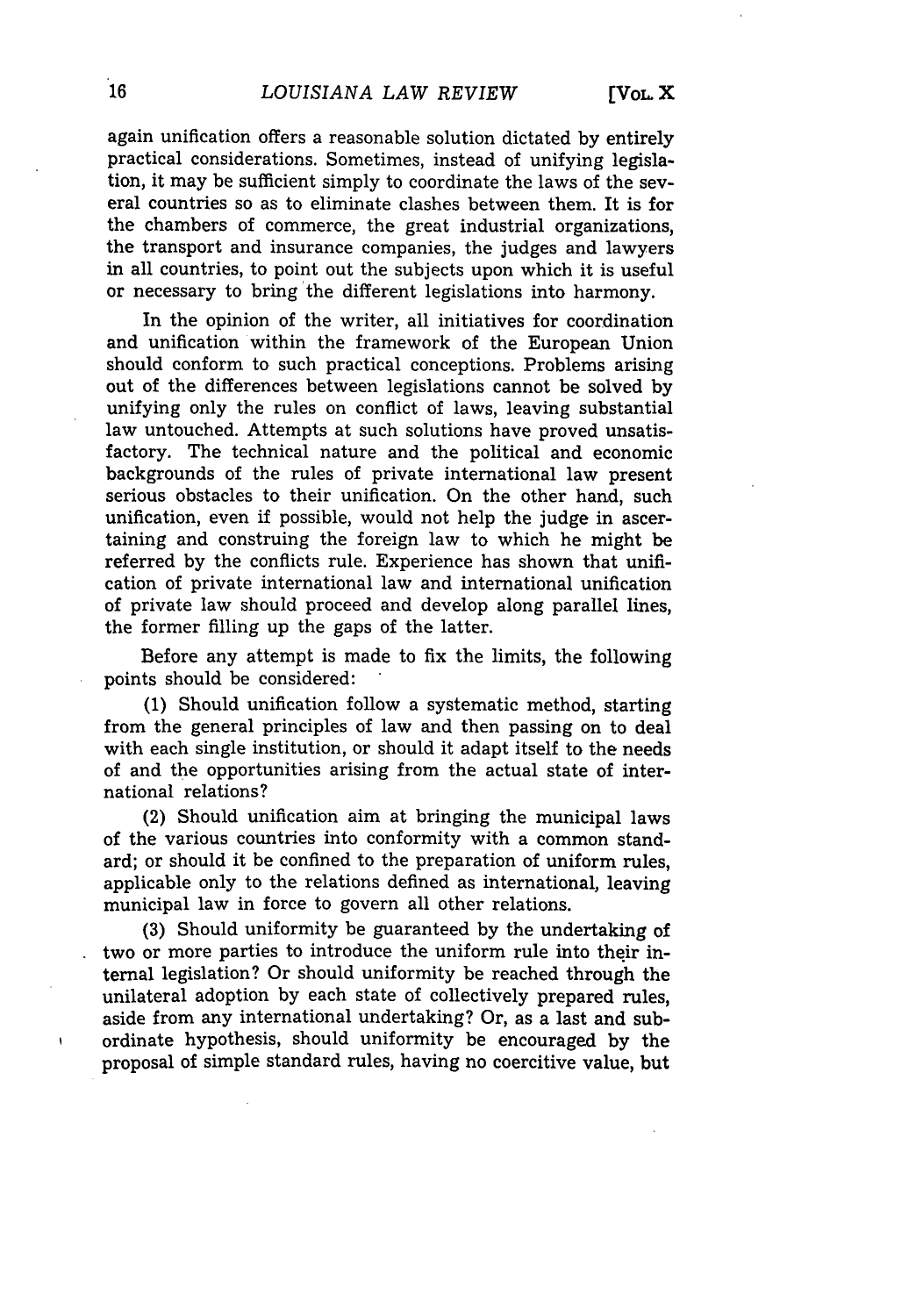to be taken as a model or to be adopted voluntarily **by** private contracting parties?

To answer each of these questions requires consideration of a number of factors, drawn from the data furnished by experience acquired in twenty years devoted to unificatory activity and from preceding studies on the subject, particularly those of Gutteridge,<sup>1</sup> Schnitzer<sup>2</sup> and Ujlaki.<sup>8</sup>

**(1)** Systematic 'unification is the most attractive for legal theorists.

The international legislator of the future will have perhaps the task of preparing a universal code. We already possess a universal charter of human rights which might be the foundation stone of the great structure of universal law.

On the other hand, a systematic unification of the legislations of continental countries, which may seem theoretically easier, would not be fully satisfactory. The economic interdependence between the European continent on one hand and the United States of America and the Commonwealth of Nations on the other is so close that the bulk of commercial relations would miss the benefits of unification should the "common law" countries be left out of it.

Under these circumstances, it seems advisable to give up systematic unification in the full meaning of the word. Unfortunately, this solution also has its drawbacks. For if we unify according to excessively empirical standards, we risk, at a certain point, being stopped short by differences of principles. In this case, either the uniform law does not remove the conflict, which it simply hands on to the applicable law, or else a solution has to be sought in compromise. Now a compromise gives no satisfaction, and is liable to be revised as soon as the same question of principle is once more taken up by the international legislator in the course of another attempt at unification.

To avoid this inconvenience, it seems advisable to seek unification with a minimum of systematism. This would require a preliminary selection between those subjects whose unification appears scarcely useful and possible and those better adapted for unification. This discrimination is not difficult: the greater or

**<sup>1.</sup> Gutteridge, The Techniques of the Unification of Private Law (1939) British Yearbook of International Law 37-51.**

**<sup>2.</sup> Schnitzer, De la diversit6 et de l'uniflcation du droit. Aspects Jurisdiques et sociologiques (Basle, 1946).**

**<sup>3.</sup> Ujlaki, Die rechtsvereinheltlichenden Bestrebungen der Nachfolgestaaten und das ungarische Privatrecht (Z. Osteurop. Recht., N.F., III, 1947) p. 561-583.**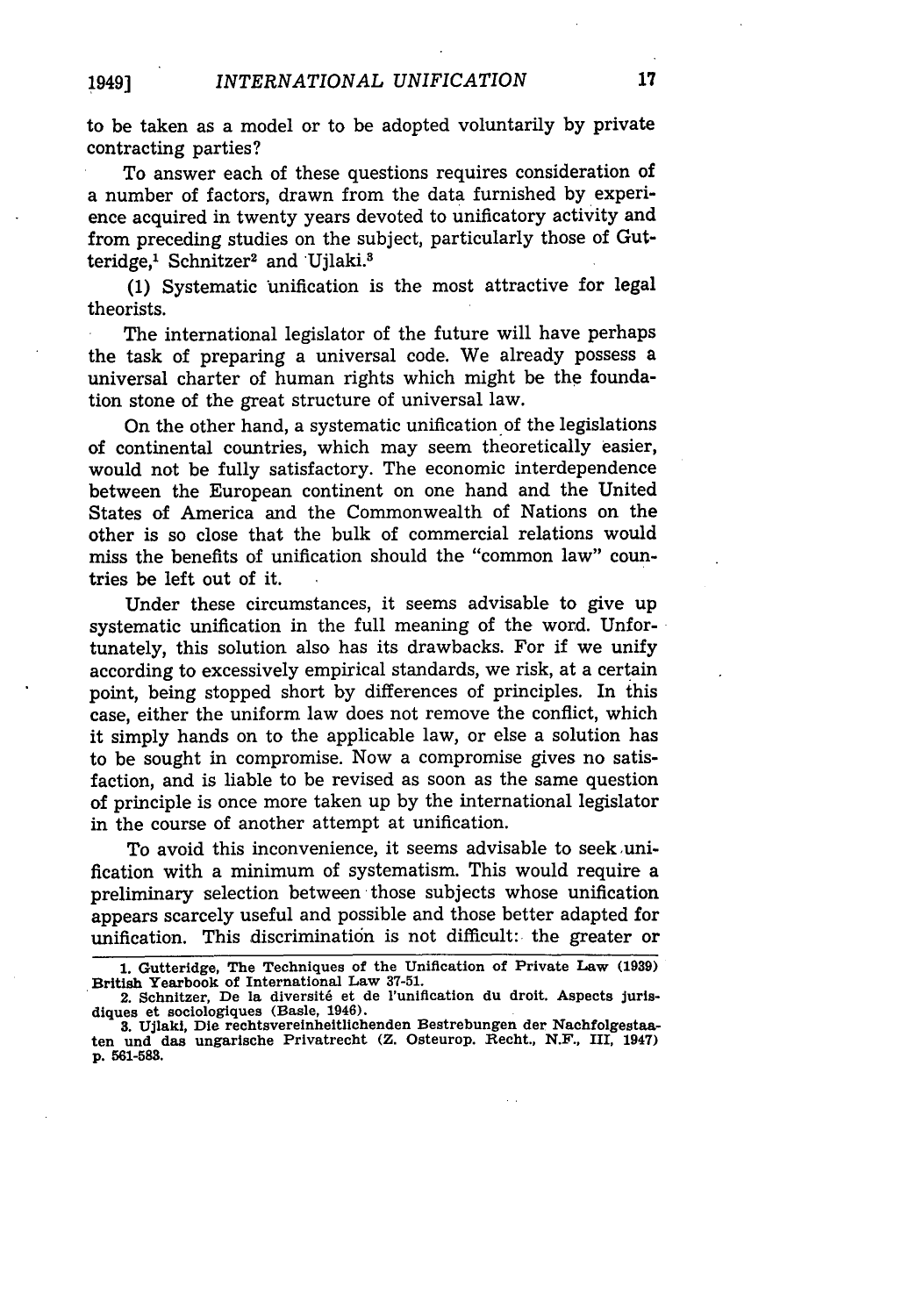lesser interest of the subjects from the viewpoint of international relations may be taken as a standard. Once this discrimination has been made, it would seem advisable to identify the subjects whose unification is most pressing and, wherever possible, to study the drafts for unification in a logical and consequential order. If, for instance, unification of the laws on corporations and unification of the laws on the transfer of company shares were thought to be equally pressing, the first should logically take precedence over the second. If it were considered necessary to prepare uniform rules on the sale of movable property in. general and on c.i.f. and f.o.b. charges, it is self-evident that the former should be dealt with first. Experience has taught that the lack of such a logical order may lead to serious consequences. Thus, if the conventions which have given a uniform discipline to international carriage by sea, air, and rail are examined, it will be recognized that entirely different kinds of carriers' liability have been adopted, and such differences are not always justified from a legal point of view. The same contract, broadly speaking, is involved and, in addition, the differences cause serious difficulties in cases of through bills of lading where various kinds of liability overlap.

But even if it were possible to lead the unification of law back to such a minimum of systematism, specialized scholars and institutions would still be well advised to apply, parallel to practical unification, a theoretical unification according to more systematic principles. In other words, while practical lawyers deal with the problem of unification only for subjects where the need for unification is felt, thus working in a fragmentary and empirical manner, scholars should put into systematic order all the legislative material-at least for subjects which seem capable of being unified-first comparing and then unifying this material by a systematic method. In this manner two parallel activities would be developed: one of them a short-term, the other a longterm task, and they might prove mutually helpful.

(2) The second question we have to put to ourselves is this: shall we unify domestic legislation or prepare international laws? Both solutions have their advantages and disadvantages. The first naturally meets with a certain opposition from legal circles which are reluctant to modify their legislation in order to adopt uniform laws. On the other hand, this solution would allow us to apply unification in its entirety and would do away with a double set of legislative rules. The second solution is the easiest to adopt, pre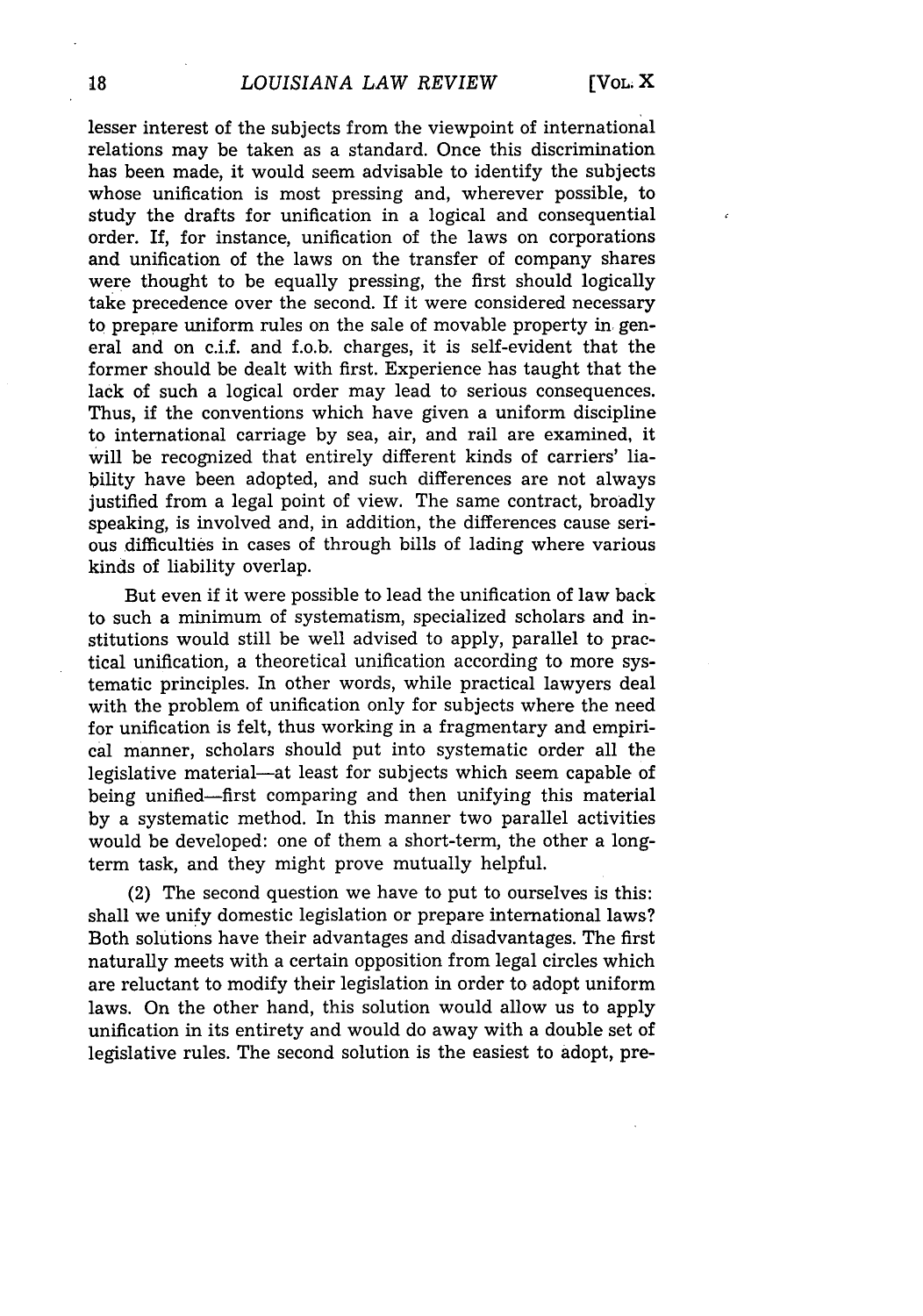cisely because it does not change national laws as far as internal relations are concerned-but on the other hand it sets up a double system of rules for the same relations, according to whether they have a national or an international bearing. If to these two sets of rules we add the rules of private international law, it is easily seen that the judge's task becomes extremely complex.

The problem then arises of ascertaining by what factors relations should be qualified as "international." Some examples of this kind of qualification are offered by the conventions on transports and by the Geneva Protocol on the compromissory clause. The draft uniform law on the sale of goods, prepared by the International Institute for the Unification of Private Law, defines international sales as those in which the contracting parties have their places of business, or in default thereof, their habitual residences, in different countries, unless the acts of the parties constituting offer or acceptance occur in the one country in which delivery and payment are to be made. The draft on arbitration in commercial matters, prepared by the same institute, gives the following definition of "international arbitration":

"The present law shall apply when at the time an arbitration agreement is concluded, the parties thereto have their respective habitual residences in different countries where the present law is in force. This law shall apply in such a case wherever the parties happen to have their habitual residences at the time a dispute arises. The nationality of the parties shall not be taken into consideration."

A large number of the drafts prepared by the Rome institute have adopted the system of limiting the application of the uniform rules to international relations only, or else they have left the contracting parties free to limit their application to international relations, after defining the bases upon which relations should be qualified as "international." In this manner, side by side with internal law, a system of international rules of private law will be formed; it will have some analogy, as to its functions, with the ius *gentium* of the Roman epoch. This form of unification through the framing of international laws is the one which so far has proved most successful; the various conventions on transports are a proof of this. This observation, of course, does not extend to regional unification like those accomplished by the Scandinavian states.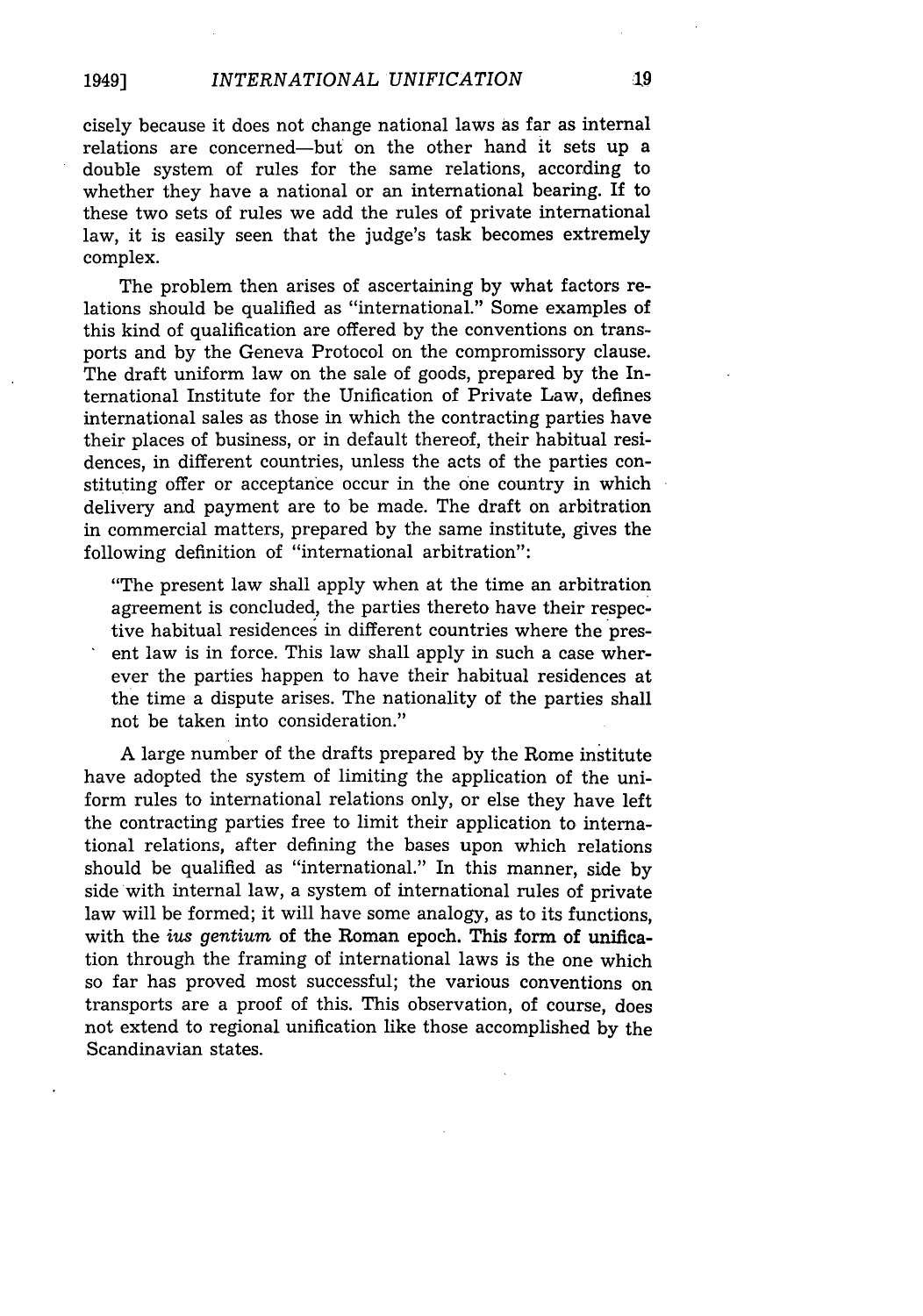(3) Unification through international conventions or unification through the unilateral adoption of laws collectively prepared?

To answer this question also, psychological factors, as well as the practical results to be obtained, must be taken into account. The system of unifying through international conventions meets, in the first place, with obstacles due to reluctance of governments to restrict their own initiative in the legislative field. It has also revealed serious disadvantages: the extreme slowness of ratification and the great number of exceptions to the application of conventions, introduced by means of reservations. Finally, the texts adopted during diplomatic conferences are often amended in the course of debates, unavoidably hurried, so that the initial scope of the rule drawn up by experts may be altered.

On the other hand, unification through unilateral adoption by different countries of rules prepared by common working committees has given excellent results, particularly in Scandinavian countries and in the United States of America. This system is the most elastic: it allows the national legislator greater freedom of initiative; but it deprives unification of the coercitive character inherent in international conventions.

Of course, while spontaneous adoption may be preferable for the unification of certain subjects, where absolute identity between the legal rules of various legislations is not necessary, recourse to conventions will be needed whenever it is a question of regulating certain "international public services," such as customs, transports, postal, wire and wireless communications, et cetera, requiring accurate and uniform regulations.

Finally, the system of the standard clauses, whose adoption is left to the free choice of individuals and also of states (when the latter wish to use it in their relations under contracts) may represent a supplementary means of unification; it will only apply to subjects of a dispositive character.

Having thus given a summary outline of the chief problems inherent to the unification of law, we still have to see how they may be approached and solved within the framework of the European Union.

The legal nature of this organization seems closer to a union of sovereign states than to a federation. It cannot be anticipated that, at least in the near future, the Union may be empowered to enact laws binding for the states. On the other hand, the economic ties already formed between some states of the Unionand which will certainly have to develop, in order to make the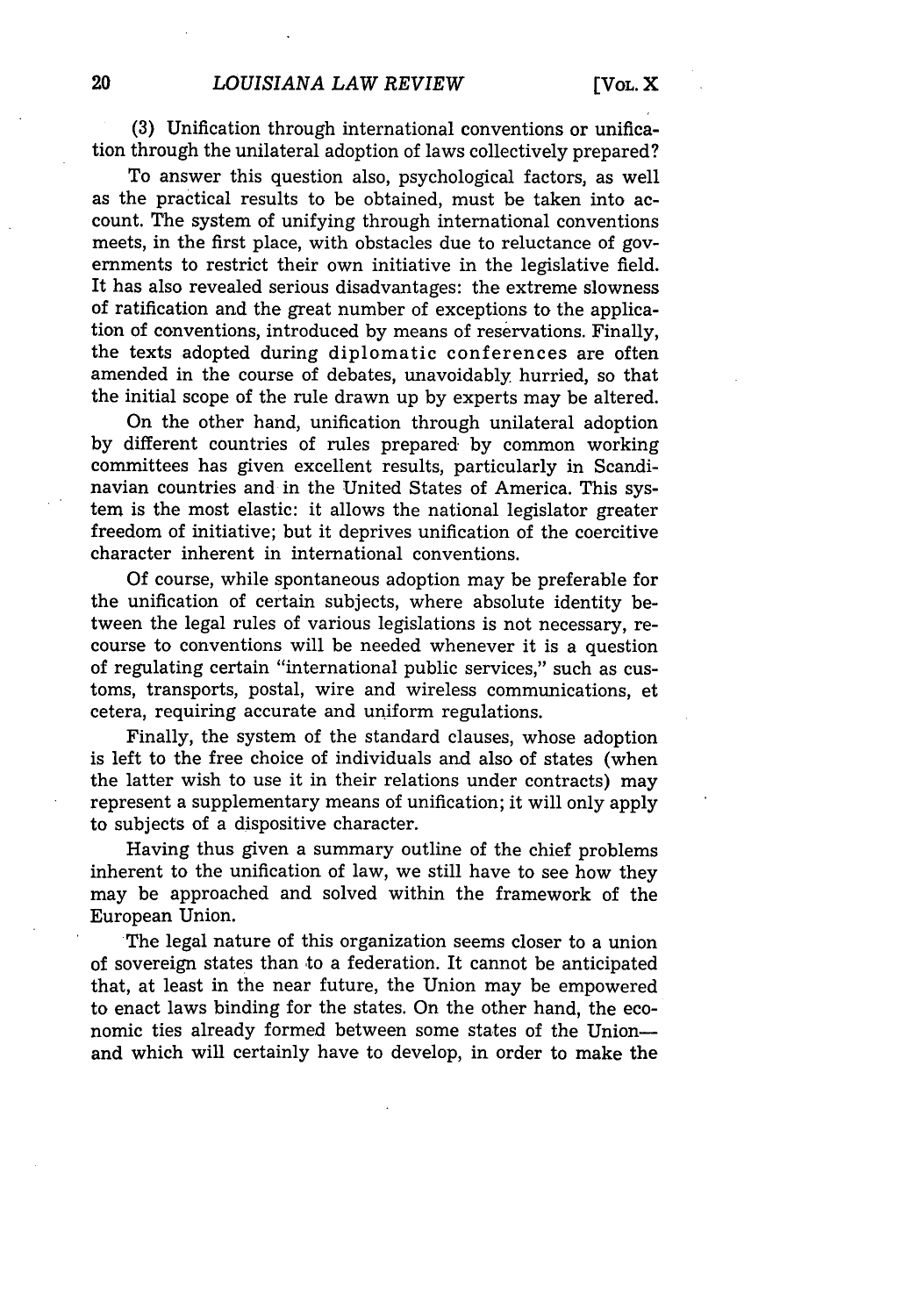Union efficient-will make it necessary to put into harmony that part of their legislation affected by said economic agreements.

This need for harmonizing legislations has been felt in the BENELUX countries;<sup>4</sup> they have already set up a tripartite commission of an official character to study the unification of some branches of civil and penal legislation.

The independence of the states belonging to the Union, in legislative matters, must be reconciled with the necessity for making some parts of municipal legislation uniform with the object of applying economic agreements; this can be done only by setting up organs for legal coordination on the model of those already founded by the BENELUX states.

Such a coordination seems comparatively easy to organize. First, a European committee on legal coordination should be created: a consultative body made up of distinguished lawyers delegated by the different states of the Union, whose task should be to identify the subjects for which unification or coordination of legislation is recognized to be necessary or profitable. Second, a specialized agency should be used for the technical preparation of drafts for unification.

The European committee for legal coordination might meet periodically, in plenary sessions to examine plans of a general bearing or in sessions restricted to a certain number of states when the plans only concern some states.

A specialized institute which might be qualified to furnish the committee for legal coordination with the technical assistance necessary to prepare drafts for the unification or the coordination of laws-and which has been used by the League of Nations for such purposes-is the International Institute for the Unification of Private Law, with headquarters in Rome. This institute, founded as early as 1926 under the auspices of the League of Nations and still extant, was organized under a charter adopted by thirty states, most of them members of the European Union.

The two organs outlined above do not, of course, exclude the cooperation of other valuable international institutions, public or private, which have made prized contributions to the work of unification, such as the International Law Association, the Comit6 Maritime International, the Institut de Droit International, the Chambre de Commerce Internationale. The activity of these institutions would be much more efficient if it were based on mutual

**<sup>4.</sup> Belgium, The Netherlands, Luxembourg.**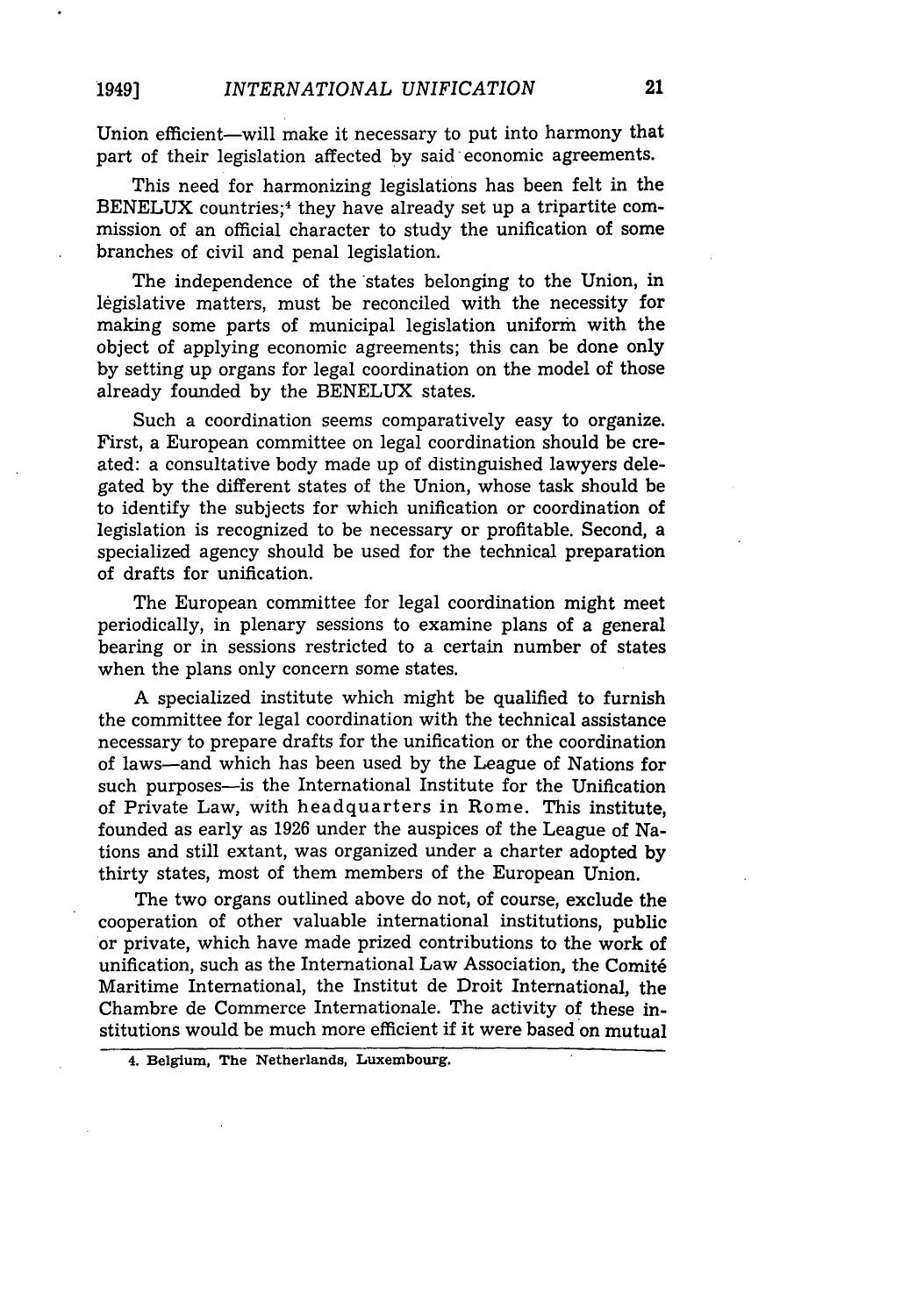cooperation, as Professor Gutteridge suggests, in his book, quoted above.

It would be too ambitious to outline a plan for the unification to be carried out in the next few years by the countries of the European Union. That unification will depend on economic agreements, the contents of which we do not yet know. Only broad forecasts are possible, based on the experience of the past and on common sense.

In the field of private law we may foresee that the unification of contracts for carriage will be completed. The Warsaw Convention on Transports by Air is being remodelled; at the same time the International Institute for the Unification of Private Law, the I.R.U. and the International Chamber of Commerce, under the auspices of the E.C.E., $5$  are preparing a draft international convention on contracts for carriage by road. Further studies have been planned to unify contracts for carriage by river and to unify provisions concerning combined transports. In a resolution adopted by the International Bar Association at the Hague (1948) the preparation under private auspices of a tentative draft of an international uniform law of negotiable instruments, with particular reference to the Bills of Exchange Act, the Negotiable Instruments Law and the Uniform Law adopted by the Geneva Convention of 1930, has been approved.

Representation in international transactions is also being studied by the Institute for the Unification of Private Law, while the need is emerging for uniform rules on powers of attorney and for agents' contracts.

Two drafts, which had already been sent to the States by the League of Nations in 1935, represent an important contribution of the International Institute for the Unification of Private Law: a uniform law on the international sale of goods, and another one on the civil liability of innkeepers for loss or damage to their guests' property. The first of these drafts undoubtedly represents one of the pillars of international trade, which is largely based on sales and purchases.

It is self-evident that it would be very useful to put the different legislations in harmony as regards both the treatment of foreign commercial companies and the substantial regulation of such companies, particularly of business corporations. For it is

**<sup>5.</sup> The Economic Commission** for **Europe of the United Nations in Geneva.**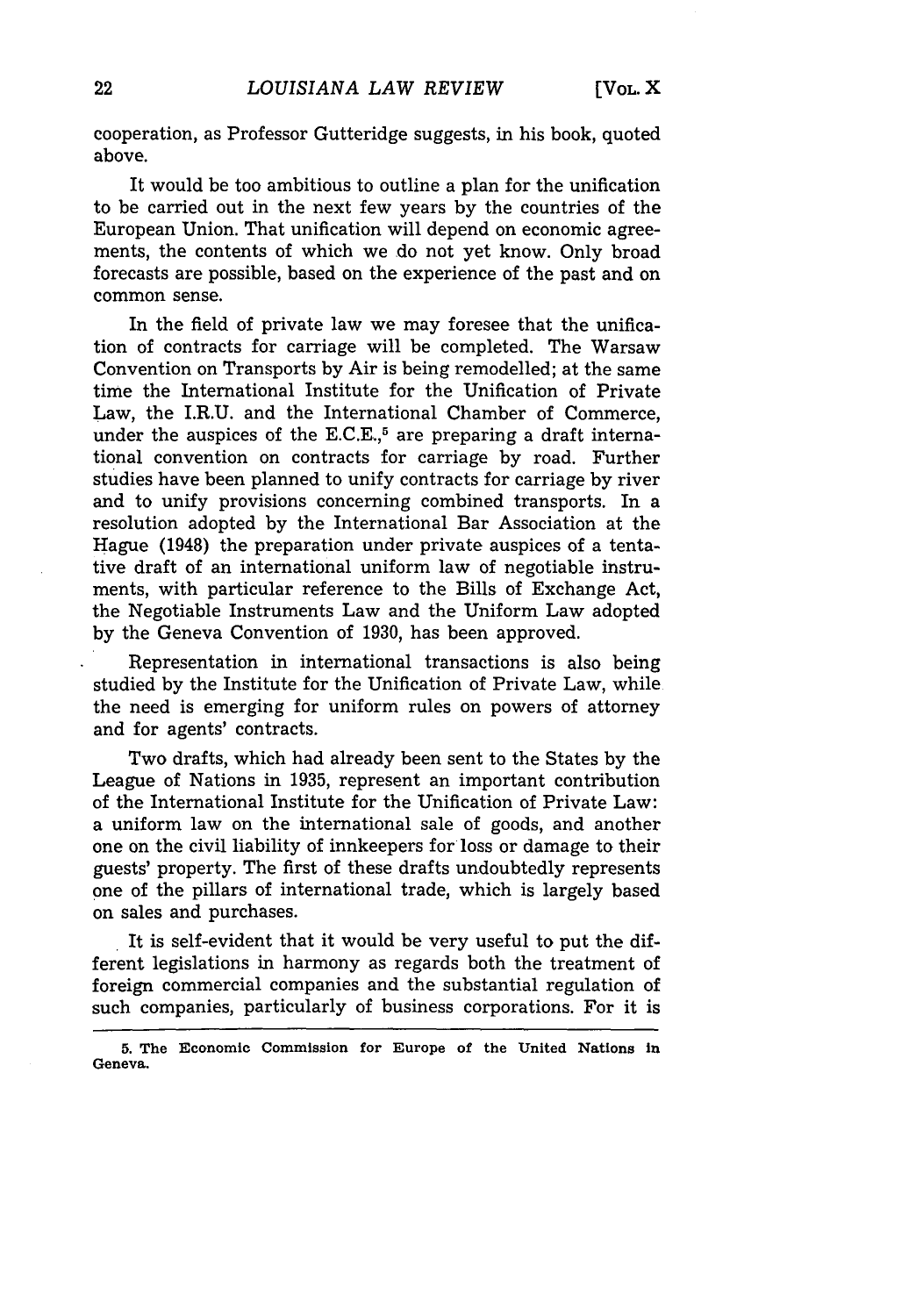through these companies that capital circulates from state to state and has an equilibrating influence on international economy.

Scholars have also been called upon to examine the problem of founding a type of company having an international juridical personality.

Private international law offers vast possibilities of unification. In particular, it seems advisable to revive a praiseworthy attempt made by the League of Nations in November-December, 1929. The League then submitted to the states, at the Paris Conference, a draft convention on the treatment of foreigners. A uniform settlement of this question on the most liberal lines has become a necessity as a logical consequence of the European Union. The execution of judgments abroad, particularly of judgments enforcing maintenance between near relations, might be the object of a more harmonious and practical settlement.

All these provisions are not meant to burden the peoples of the world with a new and heavy armor of complex and muddled legislative rules—their object is to bring some order into the legislation of the various states through coordination and simplification-in such a manner that all those interested in international trade-first and foremost the State administrations-may gain a clear vision of the laws which shall govern trade.

The unification of law also requires a certain uniformity of decisions. This may be partly obtained through an accurate information service, enabling judges in the various Union countries to know what judgments have been given in other countries, particularly by the higher courts.

But to insure a uniformity of judgments on the interpretation of uniform laws a broader development of international jurisdictions, particularly of arbitration jurisdictions, will be necessary by providing economic agreements with arbitration clauses, and by organizing arbitration tribunals in the manner technically most perfect and financially cheapest.

Finally, it is necessary to stress all those activities, in the preparation of or accompanying unification, which serve to pave the way for it or to facilitate its acceptance by the states. First of all, the comparative study of law: this method of studying law, notwithstanding the progress made in the last quarter of a century, is still very far from perfect. There are countries, and not among the least progressive, who possess neither chairs nor institutes for the comparative study of law, and even where such institutes do exist, they are largely lacking in organization and